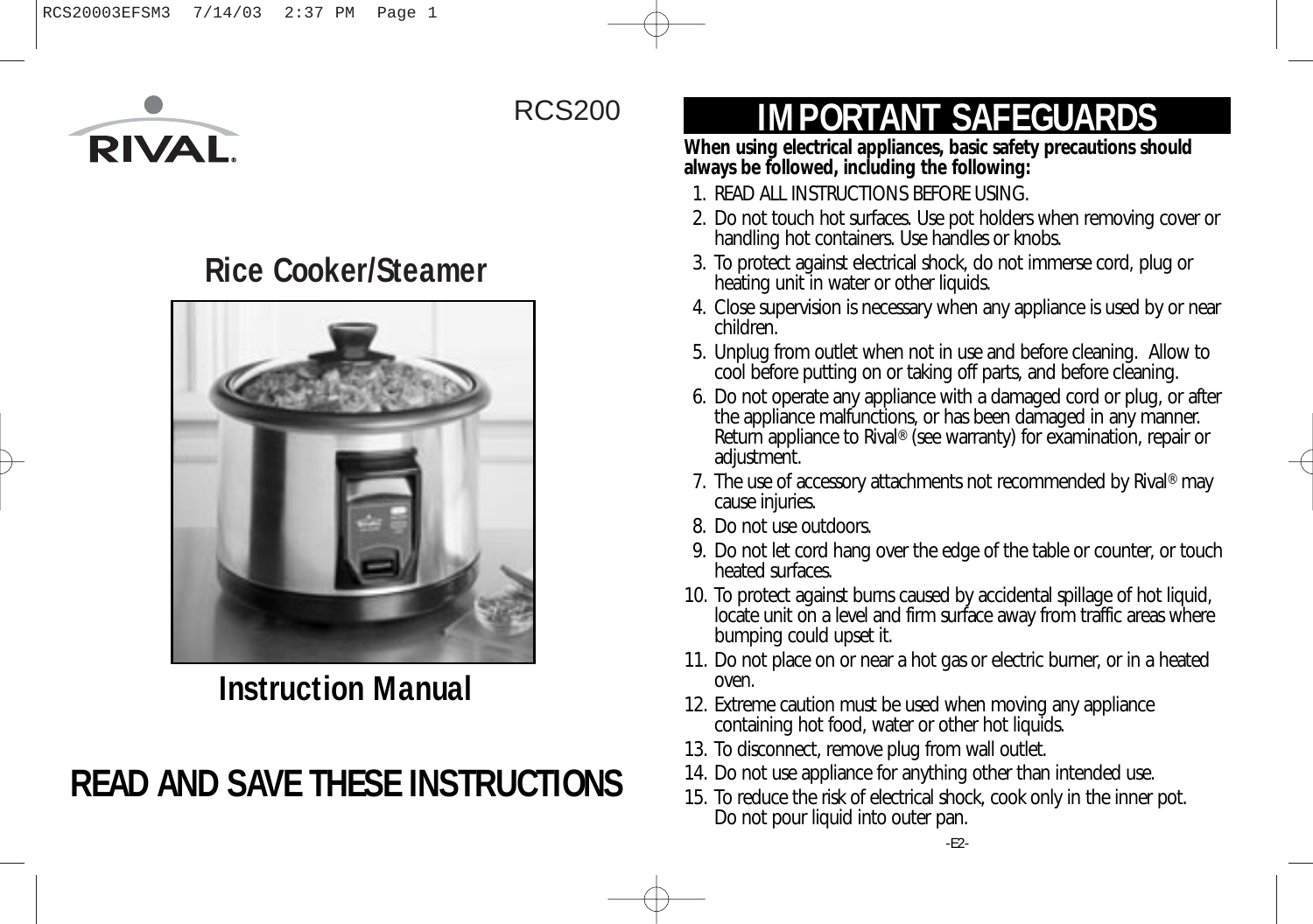# **SAVE THESE INSTRUCTIONS**

This appliance is for **HOUSEHOLD USE ONLY**. No user-serviceable parts inside this rice cooker. Power Unit never needs lubrication. Do not attempt to service this product. A short power supply cord is provided to reduce the risk resulting from becoming entangled in or tripping over a longer cord. An extension cord may be used if care is exercised in its use. If an extension cord is used the marked electrical rating of the extension cord should be at least as great as the electrical rating of the RICE COOKER. The extension cord should be arranged so that it will not drape over the countertop or tabletop where it can be pulled on by children or tripped over unintentionally. Do not immerse base in water or other liquids. No liability can be accepted for any damage caused by non-compliance with these instructions or any other improper use or mishandling.

## **POLARIZED PLUG**



*Congratulations on the purchase of your new RICE COOKER! You are now the proud owner of an extremely versatile and effective appliance.*

*You can expect perfect rice every time as well as prepare great soups and stews, steam vegetables and even bake a cake!*

*Be sure to visit the Rival web site at www.rivalproducts.com for more about your RICE COOKER and the many different ways you can use it!*

# **MORE IMPORTANT SAFEGUARI**

- **CAUTION:** This appliance generates heat and escaping steam during use. Proper precautions must be taken to prevent risk of burns, fires or other damage to persons or property.
- All users of this appliance must read and understand this OWNER'S MANUAL before operating or cleaning this appliance.
- The cord of this appliance should be plugged into a 120 volt AC electrical outlet only.
- When using this appliance, provide adequate air space above and on all sides for air circulation. Do not allow this appliance to touch curtains, wall coverings, clothing, dishtowels or other flammable materials during use.
- Do not leave appliance unattended during use.
- This appliance generates steam. Do not operate uncovered.
- If this appliance begins to malfunction during use, immediately unplug the cord. Do not use or attempt to repair the malfunctioning appliance. Do not use the INNER POT or LID if cracked or chipped.
- This appliance is for HOUSEHOLD USE ONLY.
- Unplug the RICE COOKER when not in use.
- Use the RICE COOKER on a hard, flat surface. Do not place near heat, an open flame or on a soft surface (such as carpeting). Avoid placing it where it may tip over during use. Dropping the RICE COOKER may cause it to malfunction.
- Avoid electrical shock by unplugging before washing or adding water.
- To avoid burns, stay clear of the steam vent during cooking. Also, wait for the RICE COOKER to cool down completely before touching or cleaning the LID, INNER POT, or HEATING PLATE.
- Never use the INNER POT on a gas or electric cook top or an open flame.
- Do not leave the RICE PADDLE or MEASURING CUP in the INNER POT while unit is on and in use.
- **Please use measuring cup that was provided in the Rice Cooker. A standard measuring cup SHOULD NOT BE USED.**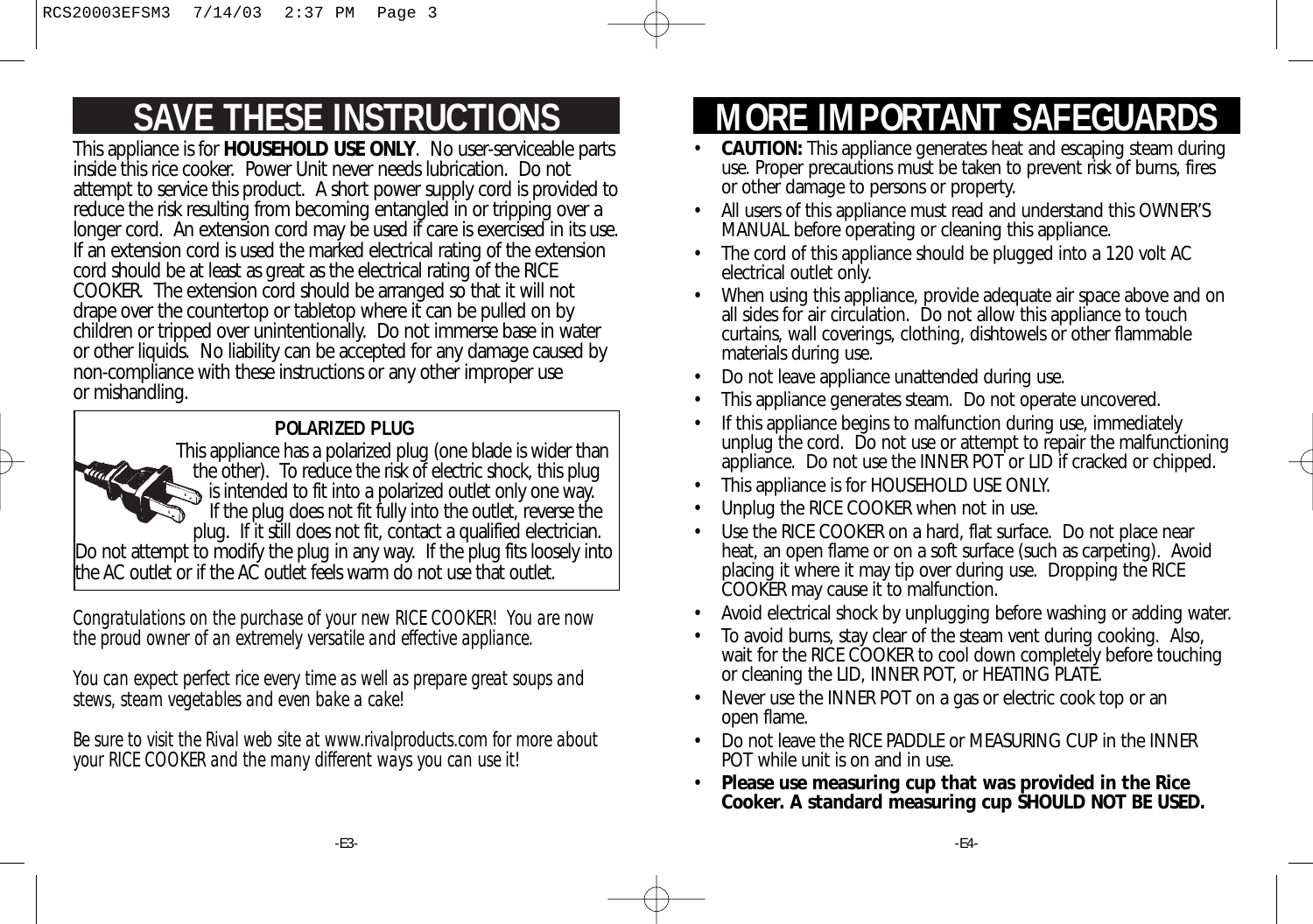#### **KNOW YOUR RICE COOKER**



### **PREPARING YOUR RICE COOKER FOR USE**

Clean the LID, INNER POT, RICE PADDLE and MEASURING CUP, following the cleaning instructions on page 10.

#### DO NOT IMMERSE THE HEATING UNIT OF YOUR RICE COOKER IN WATER OR OTHER LIQUIDS.

## **HOW TO USE YOUR RICE COOKER**

- 1. Measure the amount of rice you would like to cook. A  $\frac{2}{3}$  cup (160 ml) MEASURING CUP is included with your RICE COOKER. Filling the MEASURING CUP with uncooked rice will make about 2 cups of cooked rice. **NOTE:** The RICE COOKER is capable of cooking up to 10 MEASURING CUPS of uncooked rice. Many varieties of rice can be used, including basmati, wild rice, black rice, Arborio, risotto, saffron rice, short and long grain. Do not use instant rice with this RICE COOKER. Whole grains such as barley can also be prepared with the RICE COOKER. Follow package directions.
- 2. Wash the measured rice in a separate bowl, if desired.
- 3. Put rice in the INNER POT and add water. Approximately 1½ plastic measuring cups of water per 1 plastic measuring cup of rice. For every additional cup of uncooked rice increase water by 1 cup. For example, to cook 4 cups of uncooked rice, add 41 ⁄2 MEASURING CUPS of water. Adjust the amount of water to your personal taste.
- 4. Brown rice will take longer to cook. We suggest adding an additional 3 ⁄4 cup of water.
- 5. Set the INNER POT into the rice cooker. Make sure that the INNER POT is in direct contact with the HEATING PLATE by turning it slightly from left to right until it properly fits onto the HEATING PLATE. **NOTE:** If the outside of the INNER POT is wet when placed in the RICE COOKER, this may cause a crackling noise until the unit heats up. Also, this may damage the inner working of the appliance, so always wipe the outside of the pot completely before use.
- 6. Cover with the LID. **WARNING:** Do not operate this appliance uncovered – steam is generated during use.
- 7. Plug the cord into a 120 volt AC electrical outlet. Switch the RICE COOKER ON by pushing the button down. Make sure the COOK LIGHT is on. Steaming will begin shortly.
- 8. The switch will pop up and the KEEP WARM LIGHT will come on when cooking is complete. **NOTE:** The length of steaming time is subject to your own personal taste.
- 9. After cooking it is important to let the rice stand for 5-10 minutes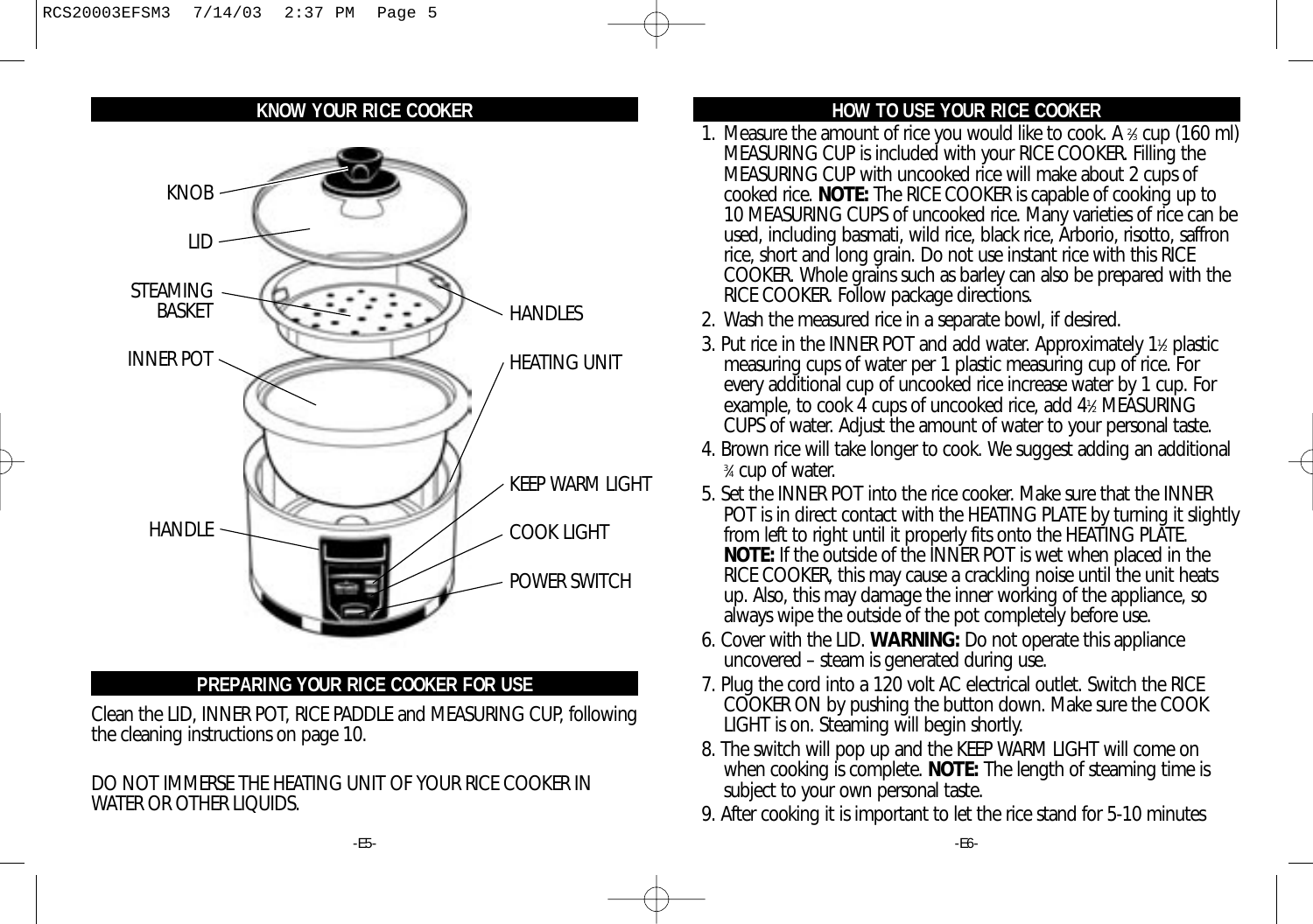### **HOW TO USE YOUR RICE COOKER (CONTINUED)**

of steaming without removing the LID. Carefully open the LID, taking care to avoid escaping steam. Use the RICE PADDLE, or other long handled utensils, to mix the rice well to allow steam to escape.

**CAUTION:** Steam will escape. Do not touch the INNER POT or HEATING UNIT until they have cooled.

- 10. Allow the appliance to cool completely before cleaning.
- 11. Disconnect the plug from the wall outlet when not in use.

### **COOKING HINTS**

- Washing rice Bran gives an unpleasant smell to the cooked rice. Be sure to wash rice thoroughly. Washing with water effectively removes bran quickly and thoroughly. **NOTE:** Some rice suppliers suggest not washing rice because vitamins may be lost.
- After use, wash the INNER POT and LID in warm, soapy water.
- Rinse thoroughly and dry.
- Avoid keeping the RICE COOKER in operation:
	- When there is only a small amount of rice left in the INNER POT
	- When RICE PADDLE and/or MEASURING CUP is inside the RICE COOKER
	- To warm up cold rice

### **RICE/WATER MEASUREMENT CHART**

| <b>Rice</b><br><b>Uncooked</b> | <b>Water with Measuring</b><br><b>Cup Provided</b> | <b>Water Line Inside</b><br><b>Inner Pot</b> | Amount of<br><b>Cooked Rice</b> |
|--------------------------------|----------------------------------------------------|----------------------------------------------|---------------------------------|
| 1 Cup                          | 1 <sup>1</sup> / <sub>2</sub> Cups                 | Line 1                                       | 2 Cups                          |
| 2 Cups                         | $2\frac{1}{2}$ Cups                                | Line 2                                       | 4 Cups                          |
| 3 Cups                         | $3\frac{1}{2}$ Cups                                | Line 3                                       | 6 Cups                          |
| 4 Cups                         | $4\frac{1}{2}$ Cups                                | Line 4                                       | 8 Cups                          |
| 5 Cups                         | $5\frac{1}{2}$ Cups                                | Line 5                                       | 10 Cups                         |
| 6 Cups                         | $6\frac{1}{6}$ Cups                                | Line 6                                       | 12 Cups                         |
| 7 Cups                         | $7\frac{1}{6}$ Cups                                | Line 7                                       | 14 Cups                         |
| 8 Cups                         | $8\frac{1}{2}$ Cups                                | Line 8                                       | 16 Cups                         |
| 9 Cups                         | $9\frac{1}{2}$ Cups                                | Line 9                                       | 18 Cups                         |
| 10 Cups                        | 10% Cups                                           | Line 10                                      | 20 Cups                         |

### **HOW TO USE YOUR STEAMING BASKET**

- 1. Clean and prepare your food or vegetables.
- 2. Place the INNER POT into the RICE COOKER HEATING UNIT. The length of steaming time is subject to your own personal tastes: depending if you prefer al dente (crunchy) or more well done steamed vegetables.
- 3. Find the vegetable on the steaming chart on the following chart. Measure the water needed according to the time vegetables are required to cook. Add water accordingly to the INNER POT.

4 ounces of water  $= 7 - 9$  minutes

8 ounces of water  $= 15 - 17$  minutes

- 4. Place the STEAMING BASKET on the rim of the INNER POT.
- 5. Add vegetables and put the LID onto the appliance. Switch to COOK position for the appropriate time as shown in the chart.
- 6. Please unplug this appliance after use.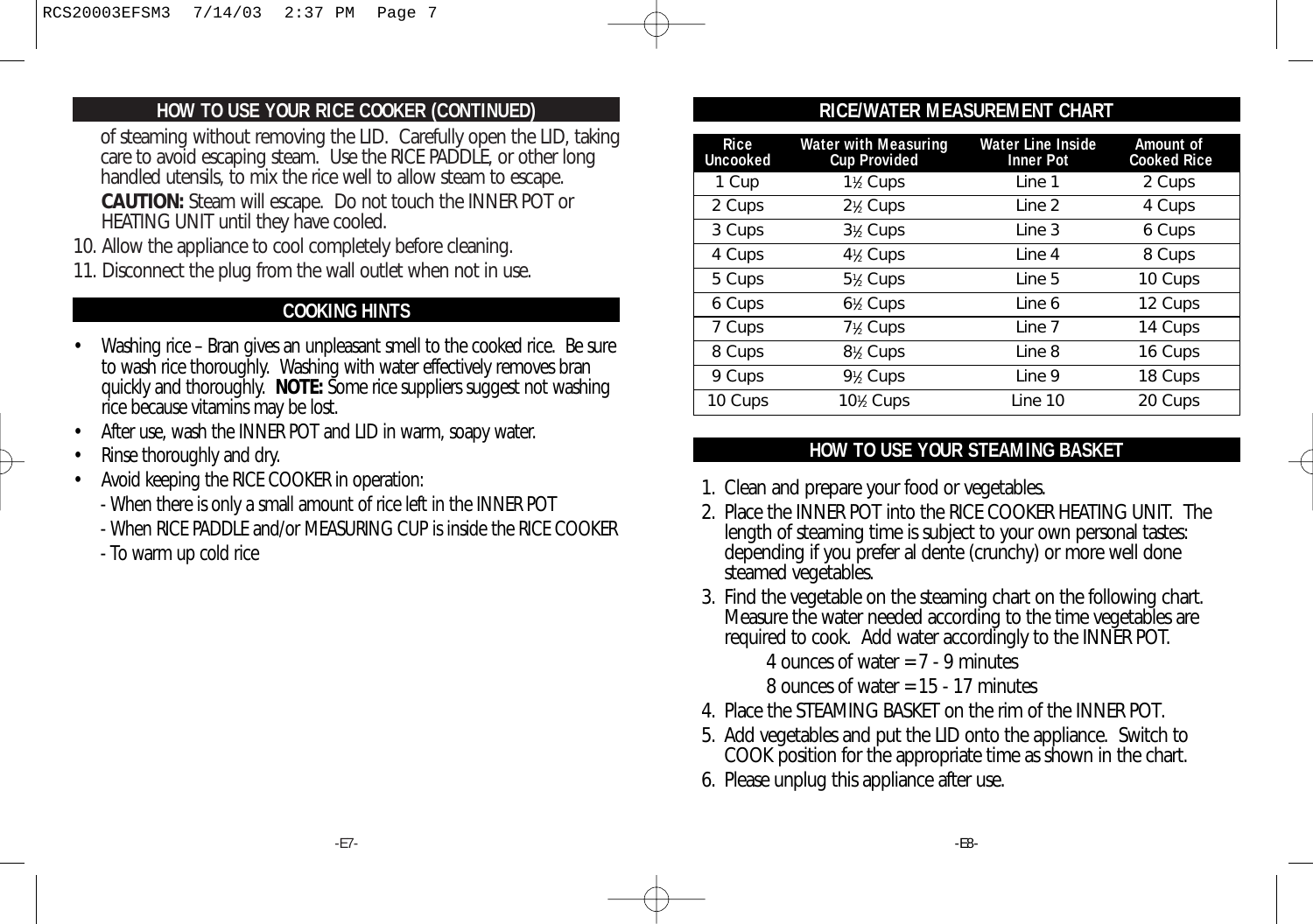### **STEAMING TIME AND TEMPERATURE**

The steaming times in this chart are a guide and should be adjusted to suit the different quantities or thickness of food and to suit your own taste.

| VEGETABLE                     | <b>COOKING TIME</b> |  |
|-------------------------------|---------------------|--|
| Asparagus                     | $8 - 10$ minutes    |  |
| <b>Bean Sprouts</b>           | $3 - 4$ minutes     |  |
| Beans: Green, Wax, French cut | $8 - 10$ minutes    |  |
| <b>Broccoli</b>               | $11 - 13$ minutes   |  |
| <b>Brussel Sprouts</b>        | $11 - 13$ minutes   |  |
| Cabbage, shredded             | $6 - 8$ minutes     |  |
| Cabbage, wedges               | $14 - 16$ minutes   |  |
| Carrots                       | $8 - 10$ minutes    |  |
| Cauliflower                   | $11 - 13$ minutes   |  |
| Celery                        | 8 -12 minutes       |  |
| Collared Greens, Spinach      | $6 - 11$ minutes    |  |
| Mushrooms (fresh, sliced)     | $3 - 4$ minutes     |  |
| Pea Pods                      | $4 - 6$ minutes     |  |
| (1) Potato                    | $10 - 12$ minutes   |  |
| (3) Potatoes                  | $19 - 22$ minutes   |  |
| Squash (Acorn, Butternut)     | 13 -16 minutes      |  |
| Zucchini                      | 10 -12 minutes      |  |

\*Altitude affects the temperature at which water boils and thus the cooking time. It's especially true at high altitudes where longer cooking times are necessary. We have outlined a general guide to follow. Test for desired consistency when cooking times indicated have been reached. As you cook with this appliance, adapt times and measurements to your own personal tastes.

### **HOW TO CLEAN YOUR RICE COOKER**

This appliance should be cleaned after every use.

- Unplug the RICE COOKER when not in use or before cleaning. Never immerse HEATING UNIT in water or any other liquids. Allow the RICE COOKER to cool completely before cleaning.
- Do not use abrasive cleaners, scouring pads or steel wool to clean the RICE COOKER.
- To clean the HEATING UNIT, lightly wipe the exterior with a damp cloth or sponge. Do not immerse the HEATING UNIT into water or any other liquid. Dry thoroughly with a soft cloth.
- The INNER POT is coated with a non-stick coating to make cleanup easier. To clean, remove the INNER POT from the RICE COOKER and fill with hot water from the tap. Let it sit for a while and then wash with hot, soapy water. Rinse thoroughly and dry.
- The MEASURING CUP and RICE PADDLE can be washed in warm, soapy water. They are not dishwasher safe.
- Wipe down the inside of the LID, if necessary, with a clean, damp cloth or sponge.
- Make sure that the grains of rice do not stick to the HEATING PLATE in the bottom of the HEATING UNIT. If this occurs, remove immediately. If grains of rice are stuck onto the HEATING PLATE, a non-abrasive pad can be used to remove it. Polish the area for good contact between the HEATING PLATE and the bottom of the INNER POT.
- This appliance has no user serviceable parts. Do not attempt to repair this appliance yourself as you could cause damage to yourself and to this appliance. Contact Rival® Customer Service. (See warranty)
- This appliance is for HOUSEHOLD USE ONLY.
- Do not use bleach, vinegar, or other harsh chemicals to clean the RICE COOKER.